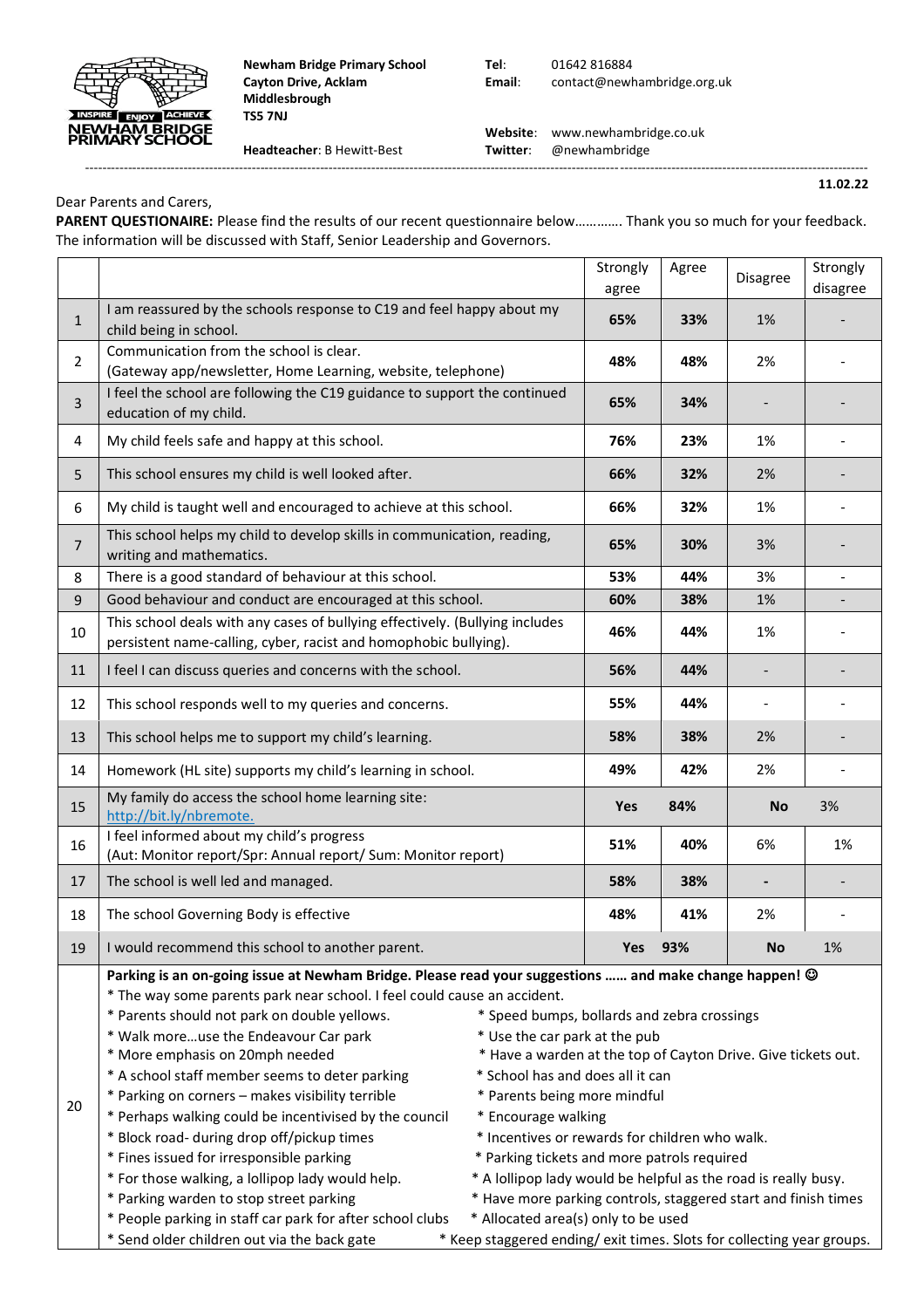- \* Though I walk …am aware of the problem use neighbourhood enforcement
- \* Parking has always been the same, it is up to parents to be responsible and safe.
- \* Create bays or make the surrounding area a no stopping zone/ permit/residents only.
- \* I feel drivers should park away from the school to prevent obstructions, which could cause an accident.
- \* It is a parent problem…..driveways and double yellows do not deter…can cones be used to reduce awkward confrontation ……. I drive and have had enough of those who are inconsiderate.
- \* It is shocking the way people park on paths, corners and lines. Staff presence, or cones perhaps?

## **Feedback, concerns and comments received:**

- \* Many returns had …..………Thank you!
- \* Thank you, my children feel happy and safe
- \* Thank you for all your hard work keeping children safe and happy
- \* The Reception staff are excellent I would recommend the school to others.
- \* My child enjoys school and is achieving in all subject areas thanks for your hard work!
- \* Swearing in the playground –by 2-3 parents happening very regularly  $\odot$
- \* Some children need extra help and support as a parent, I am trying my best, but would appreciate a stronger input from school. My children transferred from another school. Academically there is room for improvement…..especially in Reading and phonics. Thank you for the opportunity to express my concerns.
- \* Letting children out at the end of the day parents wait for the doors to open and if the child is last it is a long time waiting.
- \* Parents too busy talking to monitor their children/issues before and after school.
- \* Many parents did not respond to 10…..no experience.
- \* Despite liking teachers, friends and the structure of school, my child dislikes school. After contacting the school, the response was apathetic. School reports could have been more in-depth. No feedback on 10 weeks homework fails to acknowledge success.
- \* Dogs near the school gate is an issue…. Not all children like dogs and make children feel uneasy as they approach the gates.
- \* We do not have access for the school learning site.
- \* Staff in Reception are amazing
- \* I feel the school has gone down. My child is below and I feel no help is given.
- \* Thank you to staff. Would be great to see a breakfast club.
- \* Breakfast club is missed. My children would prefer to go and helps with my own job.
- \* Concerned about smokers/ smoke on Cayton Drive. Could Cayton drive be a non-smoking zone?
- \* It would be great to see Breakfast clubs or after school clubs. This would help working parents massively.
- \* Not aware of Governing Body/ Don't know who school Governors are.
- \* The staff are lovely…my son is happy…..so far so good!
- \* I am happy. My child has flourished…….Thank teachers for this.
- \* Not had any issues with school, my child enjoys school and is making great progress
- \* I felt that the 5min parent consultation was too short would prefer a meeting in person or longer virtual meeting.
- \* Parents evening was cancelled in Y5 due to staff illness but no communication made to rearrange.
- \* Lovely teachers, lovely Head. No issues at all. Thank you.
- \* People walking out of the same entrance, blocks the way in to school.
- \* Once, but only once, the newsletter instructions regarding PE kit did not match the class page.
- If more than one parent could download the gateway app, that would be helpful.
- \* Teachers are amazing!
- \* My child receives extra support…..teachers are very friendly and we work together.
- \* Just that you all do an amazing job, my child is very happy at Newham Bridge.

### **SPRING TERM 1 2022 DIARY DATES**

Friday 18 th February: **SCHOOL CLOSES** for half term. Monday 28 th February: **SCHOOL OPENS** for Spring Term 2 Monday 14<sup>th</sup> March: **SCHOOL CLOSED**: PROFESSIONAL DEVELOPMENT DAY Tuesday 15 th March: **SCHOOL OPEN** Friday 8 th April: **SCHOOL CLOSES** end of term Monday 25 th April: **SCHOOL OPENS** for Summer Term

## **STATUTORY ASSESSMENTS - IMPORTANT DATES**

KS2 **YEAR 6** SATS: Monday 9th May – Friday 13th May

KS2 **YEAR 4** Multiplication tests: June 2022

### KS1 **YEAR 2** SATS: May 2022

KS1 YEAR 1 Phonics: Monday 6<sup>th</sup> – Friday10th June

|               | Class group    | PE days              |                                                                         |  |
|---------------|----------------|----------------------|-------------------------------------------------------------------------|--|
| <b>SPRING</b> | Reception      | Monday & Wednesday   |                                                                         |  |
|               | Y1/2TS, Y1/2ES | Tuesday & Thursday   | Rec - Year 6 children come to                                           |  |
| <b>TERM</b>   | Y2MG           | Tuesday & Thursday   | school in their PE kit                                                  |  |
| 1             | Y3NS, Y3ZHi    | Tuesday & Friday     | (white t-shirt, black shorts, joggers<br>and a sweatshirt, plimsolls or |  |
| 2022          | Y4HH, Y4SB,    | Monday               |                                                                         |  |
|               | Y5CR, Y5DJ     | Wednesday & Thursday | trainers)                                                               |  |
|               | Y6EH, Y6ZHo    | Friday only          |                                                                         |  |